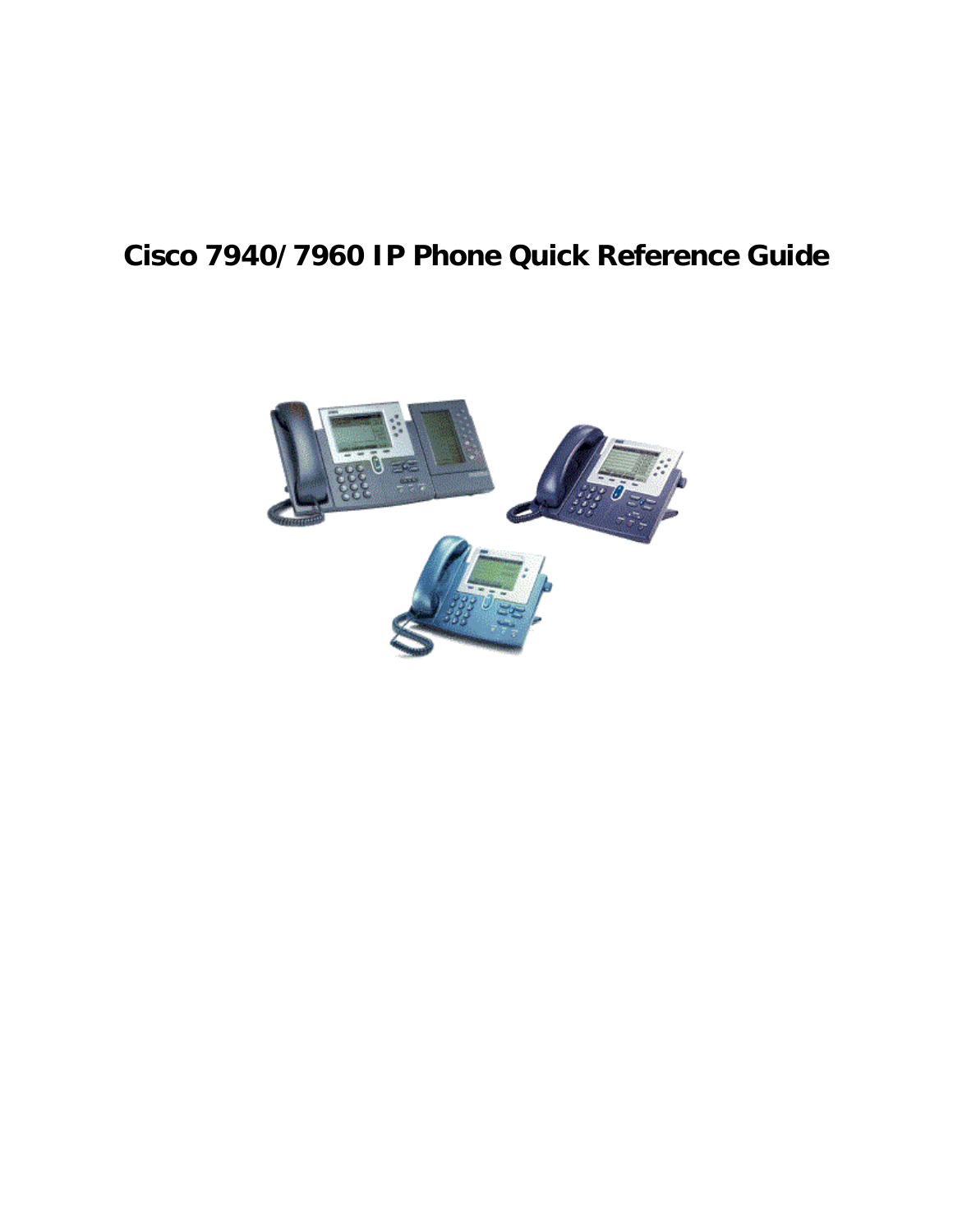## **Phone Operations**

### **Place a Call**

- Internal call: dial the extension number
- External call: dial  $9 +$  the entire 7 or 10-digit phone number for a local call, or  $9 + 1 +$ these numbers to make a long distance call
- Pick up the **Handset**, press the **line button** to begin to make the call or
- Press the **Speaker** button to begin to make the call or
- Press the **NewCall** soft key to begin to make the call (this will open the Speakerphone or
- Dial phone number and press the **Dial** soft key.

#### **Answer a Call or Calls**

- If your phone is ringing, pick up the **Handset** or press the **Answer** soft key and you will be automatically connected to the call.
- To answer a call while you are already on another call, press the **Answer** soft key and doing so answers the new call and automatically places the initial call on hold

## **End a Call**

- Hang up the **Handset** or
- Press the **Speaker** button or
- Press the **EndCall** soft key and hang up or
- Press the Line Button to end the call

### **Using Hold and Resume**

- While on a call, press the **Hold** soft key (Make sure the call that is highlighted is the one you wish to put on hold
- To return to a call, press the **Resume** soft key
- All calls on hold will have the  $\blacksquare$  icon next to them and all held calls will be flashing
- If multiple calls on the same line are on hold, use the **Scroll** button to select or highlight the desired call, then press the **Resume** soft key

### **Transfer a Call**

- While on the call, press the **Trnsfer** soft key (this places the caller on hold)
- Dial the extension number you wish to transfer the caller to.
- You may immediately press the **Trnsfer** soft key to complete the transfer or when the party answers, announce the call and press the **Trnsfer** soft key again.
- If the person refuses the call or if the phone rings without an answer, press the **EndCall** soft key, then press the **Resume** soft key to return to the original call.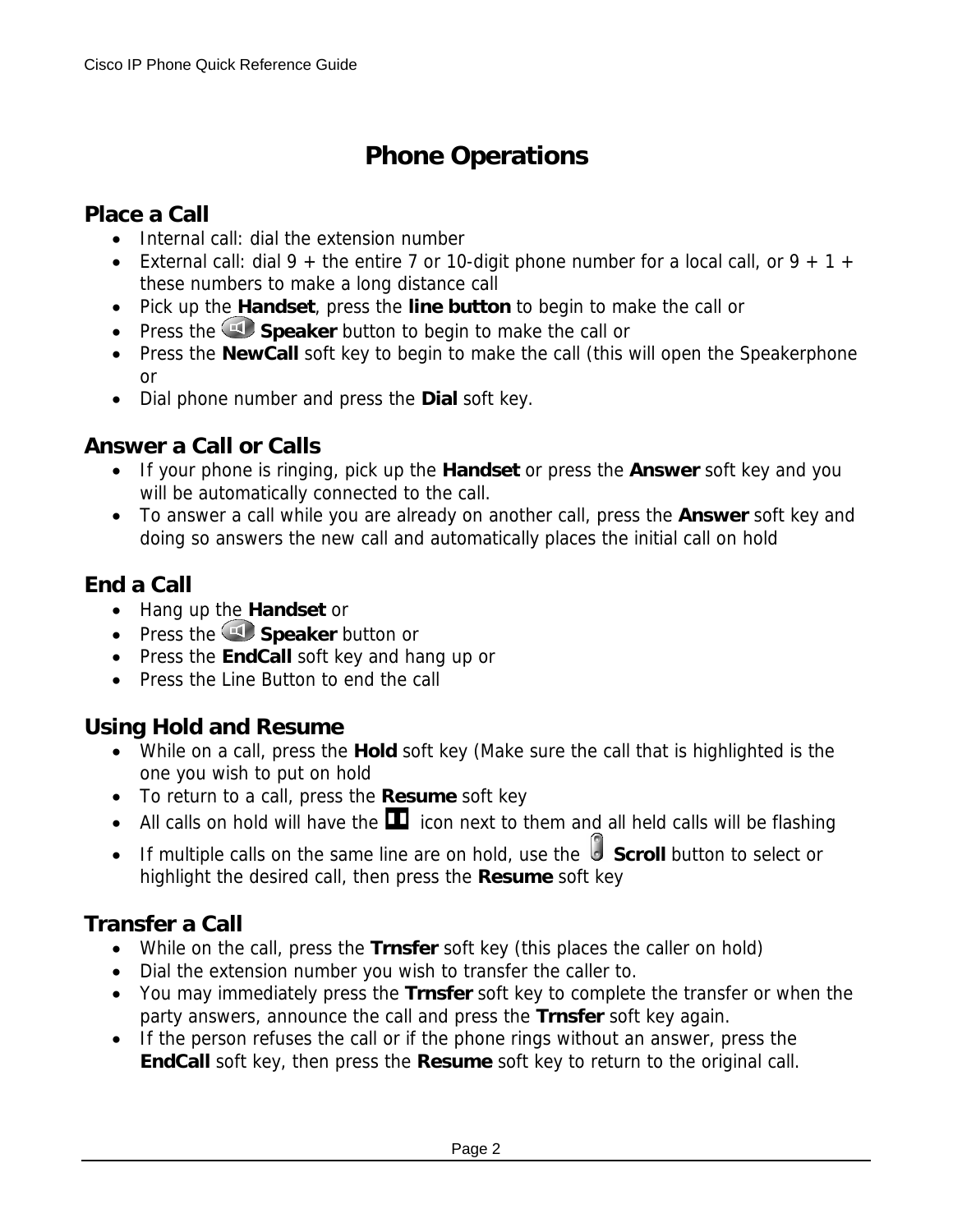• To transfer a caller directly into someone's Voice Mail Box, press the **Trnsfer** soft key, enter the **asterisk (\*),** followed by the extension number of the user's Voice Mail Box, then press the **Trnsfer** soft key again.

### **Direct Transfer – Transfer two current calls to each other**

- Use the **Scroll** button to highlight the first of the two calls you wish to connect and press the **Select** soft key. Repeat this process for the second call you wish to connect. Selected calls are indicated with a check next to them. With either one of the selected calls highlighted, press the **DirTrfr** soft key. (You may need to press the **More** soft key to see the **DirTrfr).** The two calls connect to each other and drop you from the call.
- If you want to stay on the line with the callers, use **Join** to create a conference instead. For details, see the **Join Conference Calls** feature.

#### **iDivert – Transfer a ringing call automatically to Voice Mail**

• When your phone is ringing, you can choose to send the call immediately to Voice Mail by pressing the **iDivert** soft key. This soft key can be pressed at any time while the call is ringing on the IP Phone.

#### **Forward All Calls**

- Press the **CFwdALL** soft key (you will hear two beeps)
- Dial the extension or 9 + number to which all calls will be forwarded or press the message key to forward your calls to your voice mail box.
- A flashing right arrow/telephone will appear on the top right line of the LCD display.

**Note:** You can only forward the top line of the Phone. If you want to transfer another extension number which appears on your phone (ex. Boss's Line), use the **CCM User Web Browser** to do this.

#### **Cancel Forward All Calls**

- Press the **CfwdAll** soft key (you will hear one beep)
- The flashing right arrow/telephone on the **LCD** display will disappear indicating that forward all calls has been deactivated

### **Ad Hoc Conference Calls**

To establish a conference call

- Call the first party.
- Press the **More** soft key and then press the **ConFrn** soft key (this will automatically select a new line and place the other party on hold)
- Dial the extension or 9 + the local number or 9 + 1 + the long distance number of another party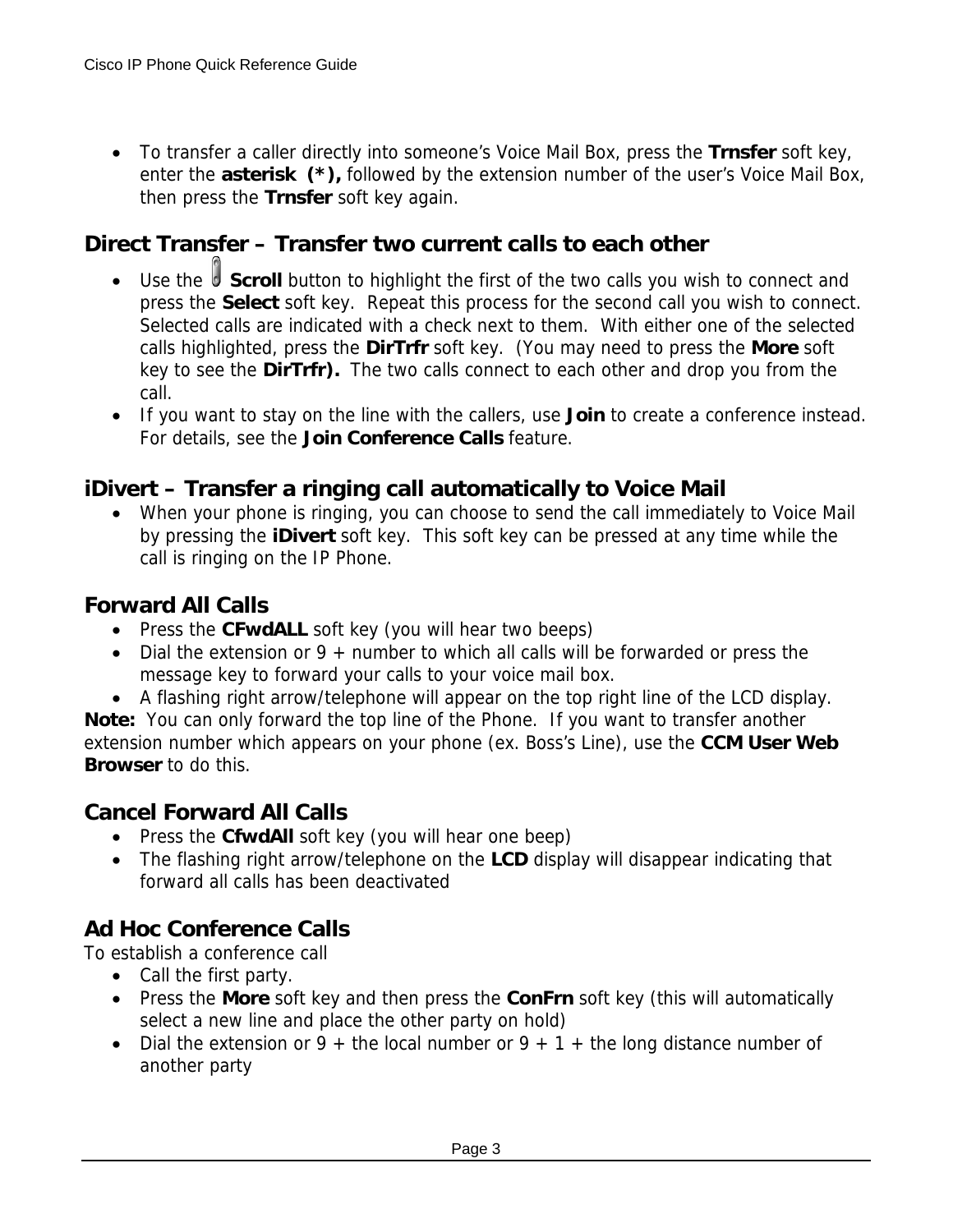• When the party answers, press the **ConFrn** soft key again and the party will be added to the conference call.

Repeat the above steps to add additional parties to the conference call up. Check with your System Administrator to find out how many **TOTAL** ad hoc conferees you may add.

#### **Conference call options**

- To place a conference call on hold, press the **Hold** soft key (the other parties can talk among themselves but they cannot hear you.
- To place a conference call on speakerphone, press the **Speaker** button and then place the handset in its cradle
- To Mute a conference call on speakerphone, press the **2** Mute button to turn off the microphone
- **Things to remember**: Only one person is allowed to activate the **ConFrn** soft key. From that moment on they will act as the conference initiator, and only that person will be allowed to add participants. If the conference initiator drops out of the call, all parties will remain connected or drop depending on how the system is set up.
- To view a list of conference participants, press the **ConfList** soft key. You will want to press the **Update** soft key periodically to update the screen status of the list of conferees.
- To drop a particular conferee, use the **Scroll** button to highlight the conferee you wish to drop and press the **Remove** soft key. You can remove participants **only if** you are the conference initiator.
- Who started the Conference? While viewing the Conference List, locate the person listed at the bottom of the list with an (\*) next to the name.

### **Join Conference Calls**

• With two or more calls on a single line, use the **Scroll** button to highlight any call on the line and press the **Selec**t soft key. This will put a check in the box next to this line. Repeat this process for each call you want to add to the conference. From one of the selected calls, press the **Join** soft key. (You may need to press the **More** soft key to see **Join** soft key.

#### **Call Pick Up**

When the phone rings at an extension within your call pickup group:

- 1. Pick-up the **Handset** (check for a dial tone).
- 2. Press the **More** soft key one time.
- 3. Press the **Pickup** soft key.
- 4. The call to be picked up will begin to ring on your phone.
- 5. Press the **Answer** soft key and you will be connected to the call.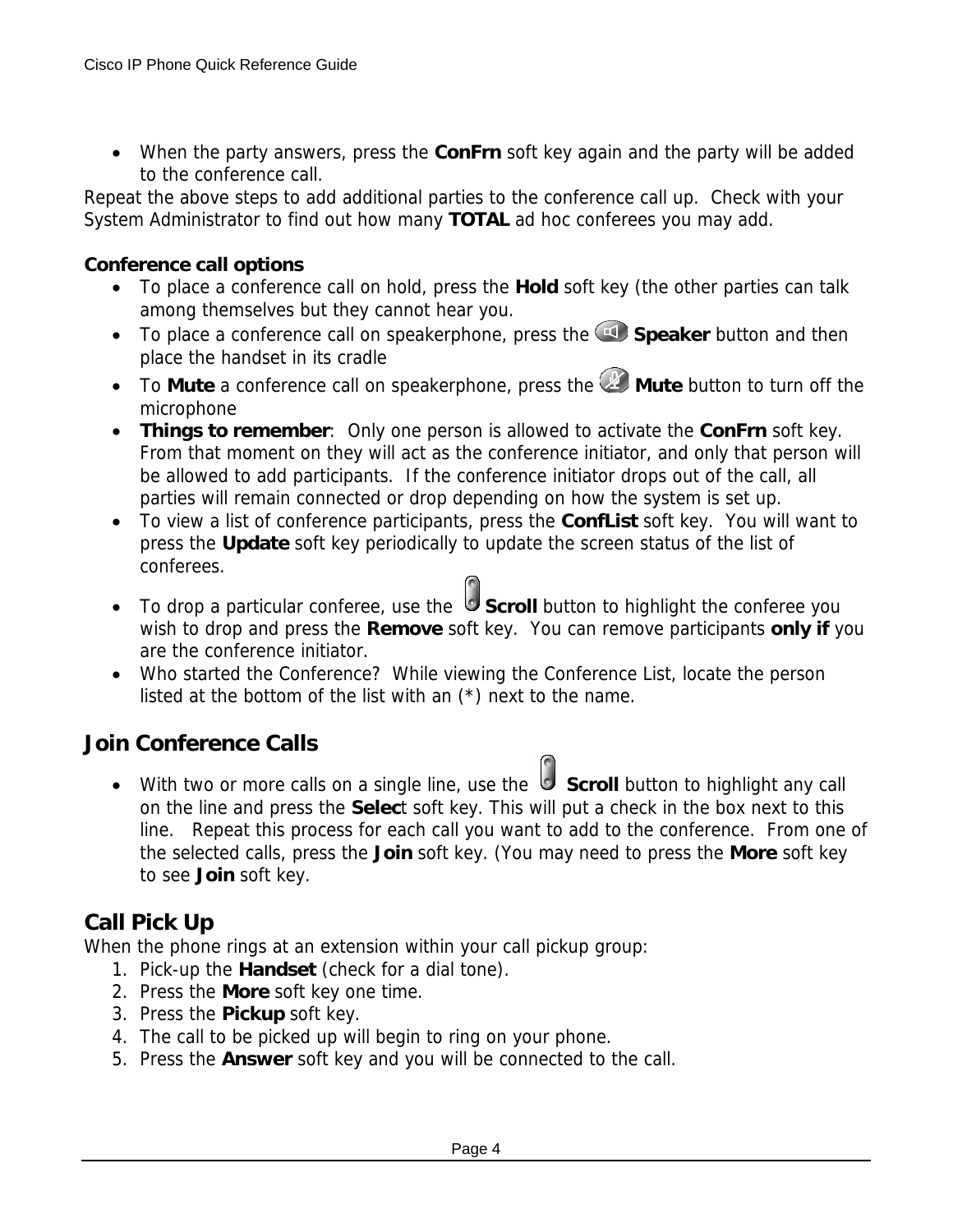#### **Call Park**

To park a call

- While on the call, press the **More** soft key.
- Press the **Park** soft key (the **LCD** display will show an extension number to which the call is parked).
- Hang up the handset.

**Note:** Write down the displayed phone number. The call will remain parked for a total of seconds determined by your System Administrator. If the call should not be picked up within this time frame, the call will ring back to the phone that initiated the call park feature and state "Call Park Reversion with the Listed Call Park Number".

### **Call Back**

To Activate the Call Back Feature

- While calling another extension, Press the **Call Back** soft key
- The Display will read: Call Back is activated on XXXX (Ext. No.) Press the Cancel soft key to deactivate or Press Exit to quit this screen.
- If you press the **Cancel** soft key, you have cancelled the Call Back Feature.
- If you press the **Exit** soft key, the Call Back feature is activated.
- When the extension you have activated the Call Back feature to uses their phone, you will receive an audible ring. Your display will read: XXXX (Ext. No.) has become available. Press the **Dial** soft key to call. Press Exit to quit this screen.
- If you press the **Exit** soft key, you have cancelled the Call Back Feature
- If you press the **Dial** soft key, it will dial the desired extension number.

#### **(This feature DOES NOT work when trying to activate the Call Back feature to an external number, but you may activate the Call Back feature to multiple extensions.)**

#### **Privacy**

- If you **do not** want co-workers who share your line to see information about your call, press the **Private** soft key when your phone is ringing
- When your co-workers have the privacy feature enabled, your shared line appearance does not indicate that the shared line is in use.

## **Phone Settings**

#### **Ring Volume**

• With the handset in the cradle, press **Volume** button to adjust how loud or soft you would like your phone to ring. It will adjust the volume automatically

#### **Handset Volume**

- Hold the **Handset** to your ear, press the **Volume** button to adjust the volume.
- Press the **Save** soft key.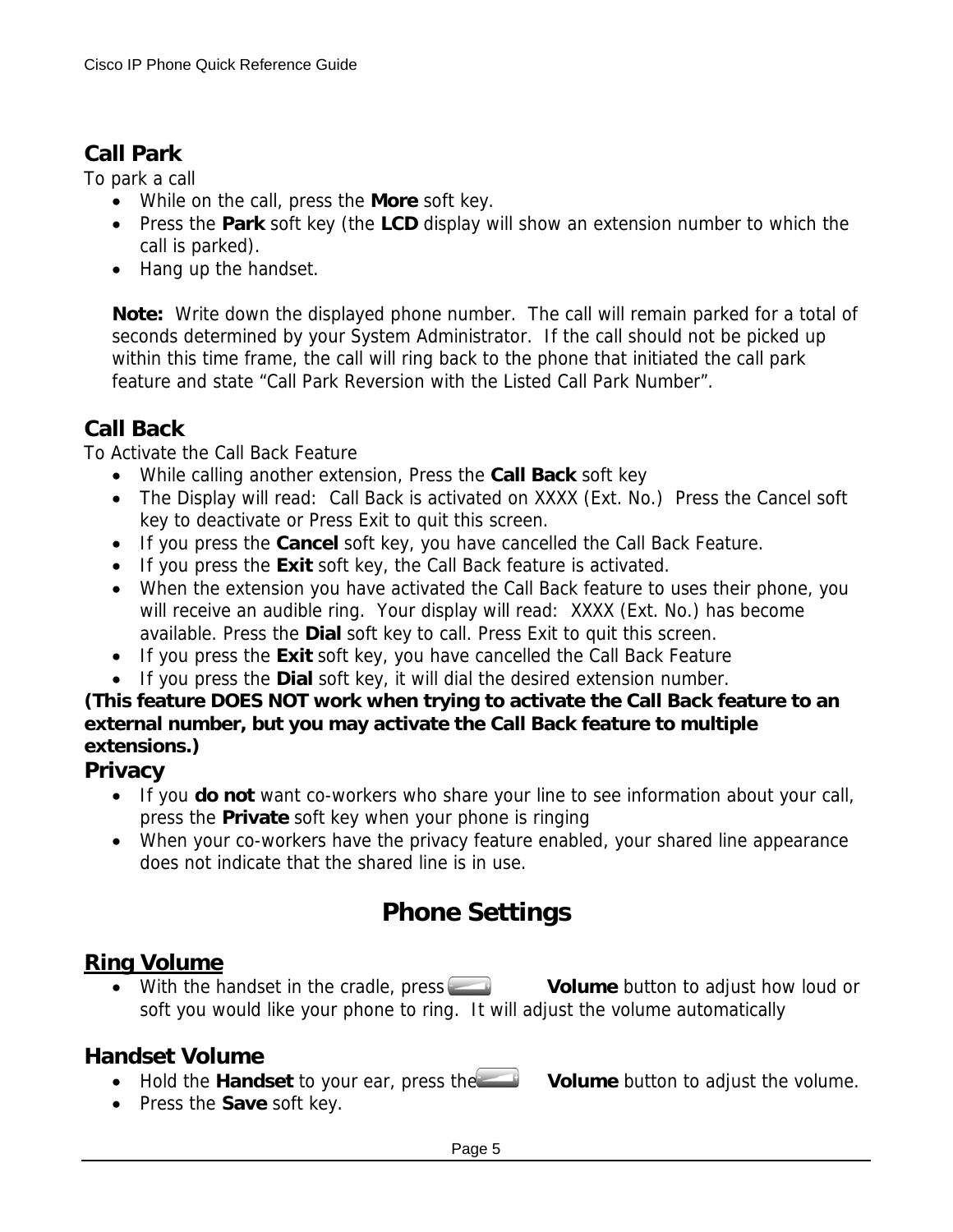• The **Handset** volume has been reset.

#### **Speaker Volume**

- With the Handset on the cradle hit the **Speaker** button, press the Volume button to adjust the volume.
- Press the **Save** soft key.
- The **Speaker** volume has been reset.

#### **Mute Button**

- Press the **Mute** button to prevent the party from hearing you although you can hear them
- To turn off **Mute**, press the **Mute** button again.

## **Ring Tone**

- Press the **Settings** button.
- Use the **Scroll** button to select the **Ring Type** option on the **Settings** menu or press the number **2** key.
- Press the **Select** soft key for the **Default** setting that is highlighted to display the list of available ring types.
- Use the **Scroll** button to select a ring type.
- Press the **Play** soft key to hear a sample of the selected ring type.
- The change your ring type to the desired highlighted choice, press the **Select** soft key. This will put a check in the box indicated your choice.
- Press the **Ok** soft key to save your selection.
- Press the **Exit** soft key.
- Press the **Save** soft key to save your selection and E**xit** the **Settings** menu.

## **LCD Display Contrast**

- **•** Press the **Settings** button
- Use the **Scroll** button to select the **Contrast** option on the **Settings** menu or press the number **1** key.
- Press the **Select** soft key to display the **Contrast** settings.
- Use the **Up** and **Down** soft keys to set the desired intensity of the LCD display and press the **OK** soft key to save your settings.
- Press **Exit** soft key to exit the **Settings** menu.

### **Directory Features**

To select the missed, received or placed call history directory